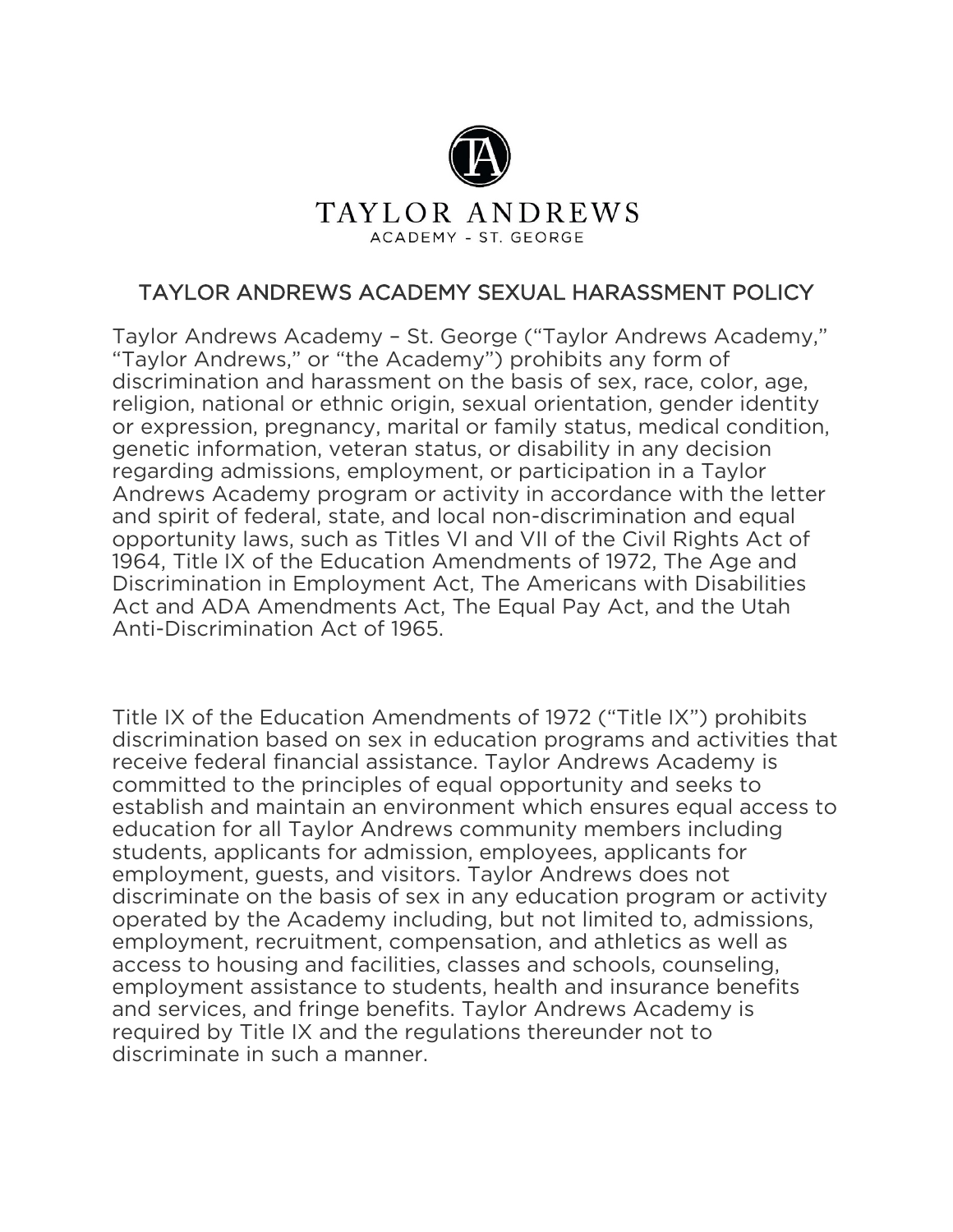View the Taylor Andrews Academy Sexual Harassment Policy [\(Taylor](https://taylorandrew.com/wp-content/uploads/2021/01/Taylor-Andrews-Academy-Sexual-Harassment-Policy_UPDATED-01.2021.pdf)  [Andrews Academy Sexual Harassment Policy\)](https://taylorandrew.com/wp-content/uploads/2021/01/Taylor-Andrews-Academy-Sexual-Harassment-Policy_UPDATED-01.2021.pdf)

For additional information or inquiries about the application of Title IX and the regulations thereunder, contact Taylor Andrews Academy's Title IX Coordinator and/or the Assistant Secretary of the United States Department of Education.

The contact information for Taylor Andrews Academy's Title IX Coordinator is as follows:

#### Shaylee Rivera

Student Services Advisor & Title IX Coordinator 2214 E Riverside Drive St. George, UT 84790 Phone: 435-673-8150 Email: [shaylee@taylorandrew.com](mailto:shaylee@taylorandrew.com)

The United States Department of Education, Office for civil Rights regional office contact information is as follows:

### Denver Office

U.S. Department of Education Cesar E. Chavez Memorial Building 1244 Speer Boulevard, Suite 310 Denver, CO 80204-3582 Telephone: (303) 844-5695 Facsimile: (303) 844-4303 Email: [OCR.Denver@ed.gov](mailto:OCR.Denver@ed.gov)

# Title IX Training Materials

In compliance with 34 CFR  $$106.45(b)(10)(i)(D)$  issued by the United States Department of Education under Title IX of the Educational